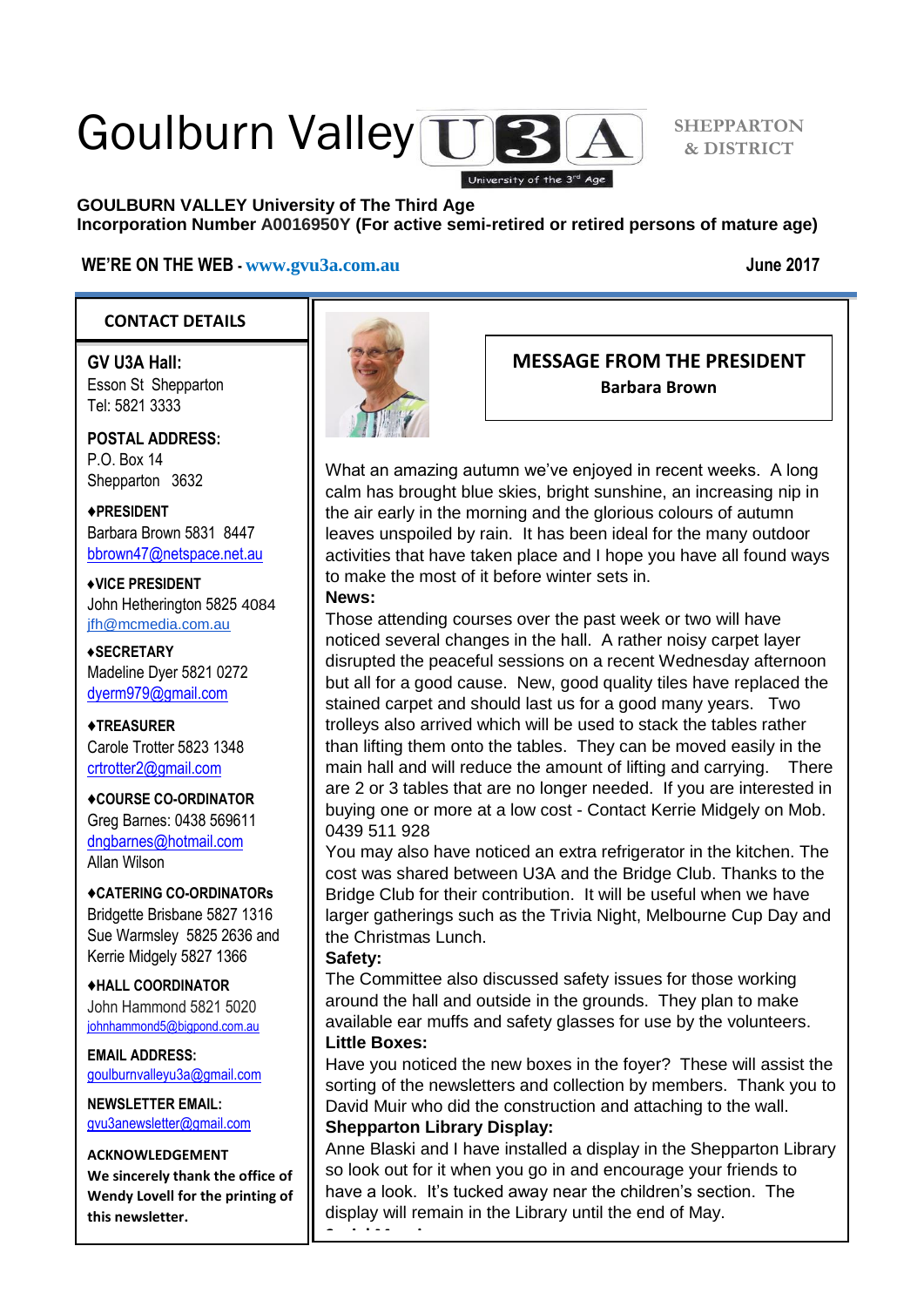#### **Social Morning:**

The speaker for the next Social Morning, Tuesday  $6<sup>th</sup>$  June will be Sean Cronin, Registrar, Operations Manager, Shepparton Law Courts. He will speak on the work of the courts and tell us about the new building.

#### **Course:**

Colin James "Conserving your Energy Costs" short course has been so popular that Colin has agreed to run a second one commencing mid to late June. Put your name down or let Colin know if you missed out last time.

# **WALK AND TALK**

On Wednesday 14 June we will travel to Yarrawonga in shared transport. If the weather is suitable, our plan is to walk across the big bridge to the Pioneer Museum in Mulwala and back to the Clock Museum with its 400 clocks in working condition. After lunch there will be a choice of driving to the Byramine Homestead or another walk along the lake. I will let everyone know nearer the time of any definite plans that require us to make bookings. Please meet at the U3A car park at 8.45 for a 9am start. Bring your own morning tea, and lunch if you wish. Otherwise you could buy lunch in Yarrawonga. New members will be welcome, but please contact the number below so we have your contact details.

Our May walk was in perfect weather and we can be seen in the photo at the top of Mt Pilot. Thanks to Frances Newbound for her help with local knowledge of the Chiltern-Mt Pilot area.

Christine Wilson 5822 1474 0428 399 648



## **CREATIVE CRAFT**

Welcome to another year of craft. We have had a good attendance for 2017 with a few new members. We always welcome new members, maybe with new ideas of crafty projects.

We meet each Tuesday at 1.00pm. Everyone is welcome to come and have a social chat and a cuppa. Sonya is away at present, so you can contact Di Courtie if required. Look forward to catching up with our old members.

Di Courtie 58215394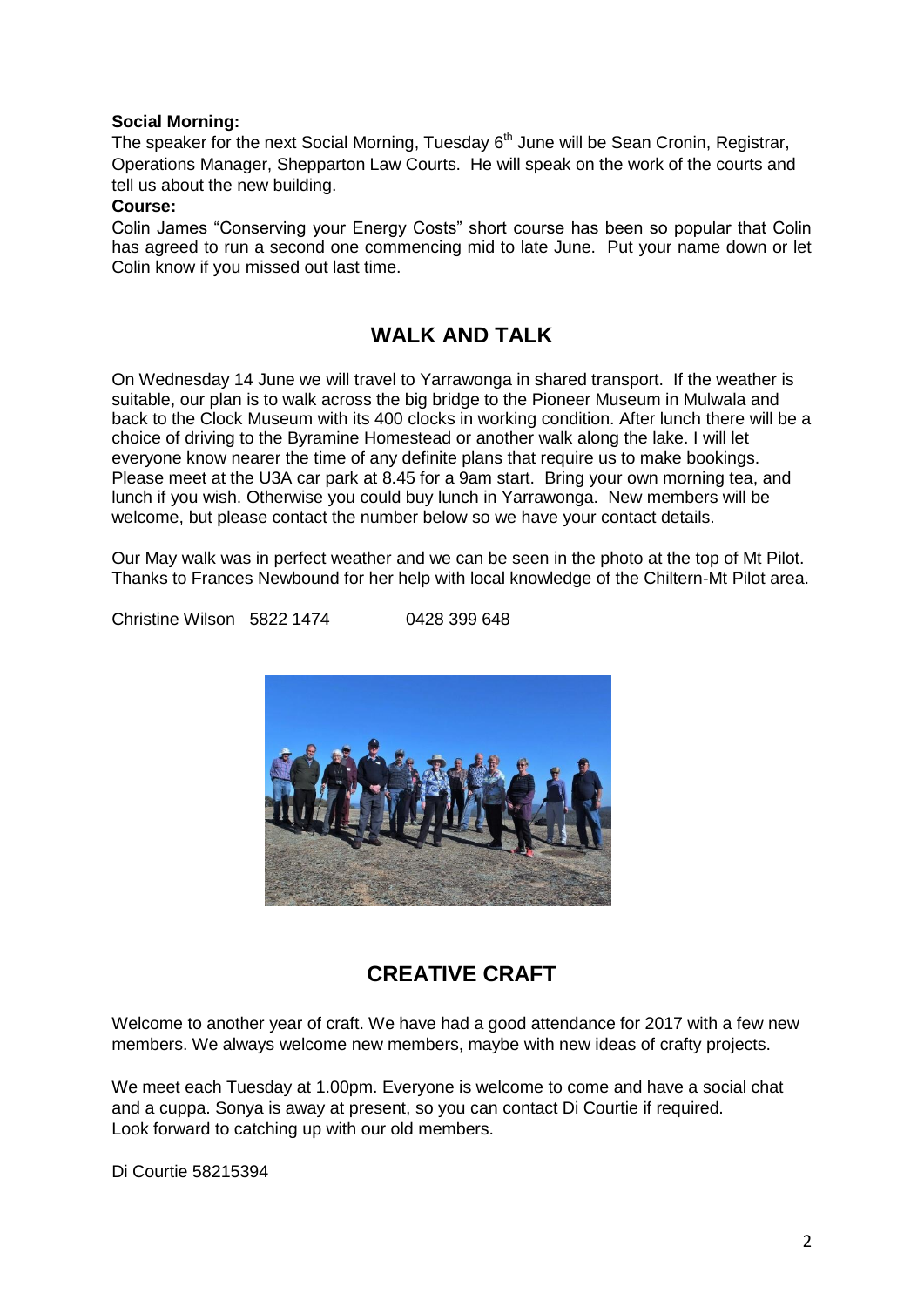# **OPERA APPRECIATION GROUP**

On Sunday 18 June we will travel to Wangaratta in shared transport to view Mozart's opera Idomeneo, filmed live in HD at the Met in New York recently. This opera, set in the aftermath of the Trojan Wars, is not one that is commonly produced, but is certain to be excellent. We will leave Shepparton at 11am, or just before depending on when it has been scheduled by the Cinema.

It is necessary to contact us if you would like to go, so we have enough transport for everyone. Bring your own lunch to eat in the park before the show or inside the theatre if the weather is bad. (Take-away rolls are nearby and coffee is available at the Cinema.)

Christine and Allan Wilson. 5822 1474 0427 399 648

## **BIRD WATCHING**

The June 21st outing will be at Upotipotpon, a new venue for our group. It is a small bushland reserve on the Nalinga Violet Town Road. We should see Robins, Thornbills, Whistlers and other bushland species. Please meet at the U3A Hall at 9am.

For further information please contact:

Don Roberts 58252404 M 0448889224 or Marg Clarke M0429350875



## **ON THE TRAIN**

ON THE TRAIN is off for a great day in Melbourne. On Friday 16<sup>th</sup> June, leaving on the 6.31am train, we are going to visit the National Gallery of Victoria to view the 'VAN GOGH & the SEASONS' EXHIBITION, plus other activities of our choosing.

NO PRE- BOOKING is necessary for the Exhibition and we can choose to come home on either the 4.31pm or 7.08 pm train.

IF YOU ARE INTERESTED please sign the sheet in the foyer

TO GROUP BOOK train tickets: Meet on Tuesday 13th June at 2pm at the station. If you book separately we sit in carriage B. IF YOU DON'T KNOW Melbourne, still come, we'll look after you and you'll have fun.

Beris McKemmish 0403089347. 58315484.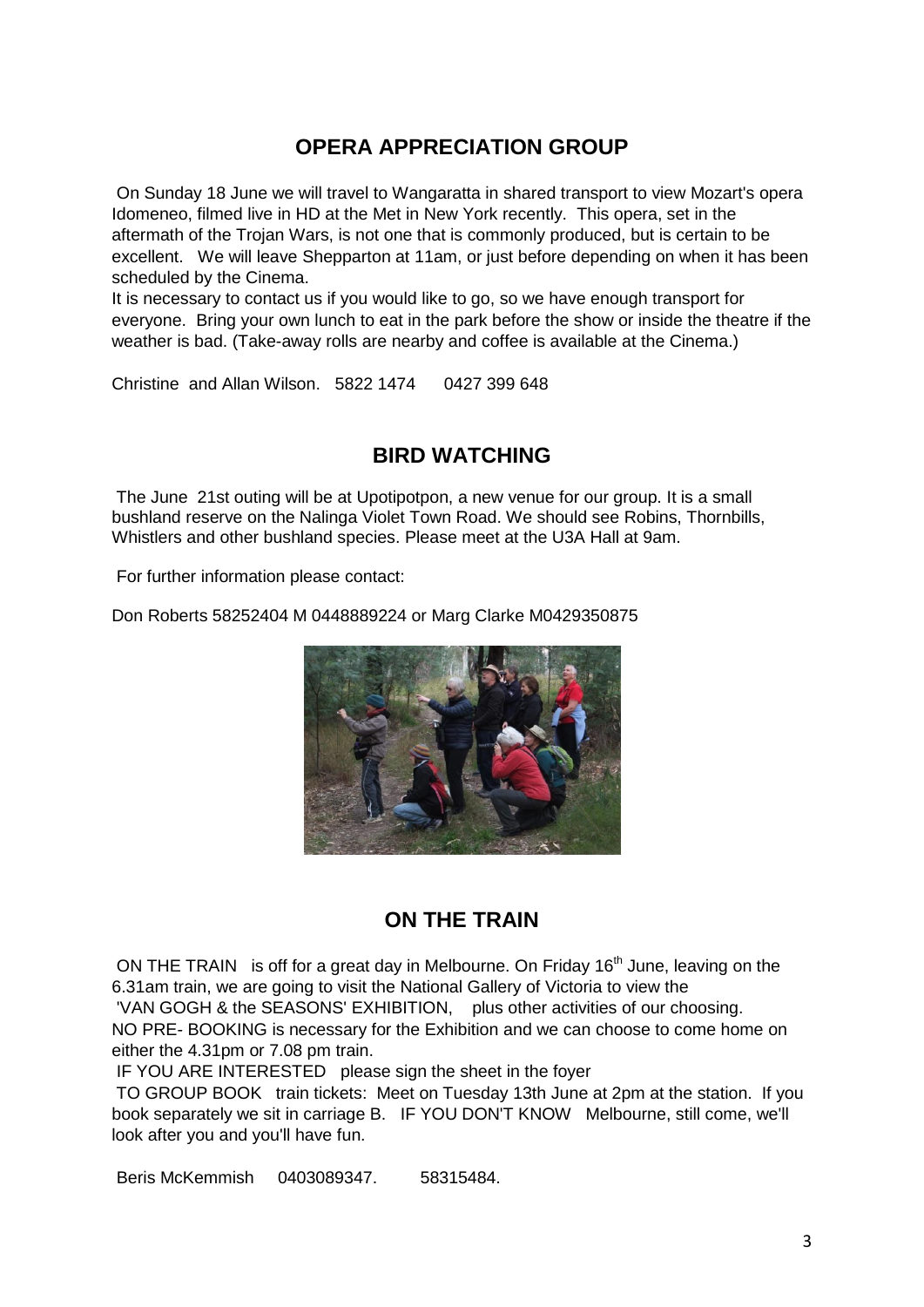# **NATURAL RESOURCES**

#### **FRIDAY JUNE 2, 10AM U3A HALL**

**GUEST SPEAKER**, Christine Glassford, River Health Officer GBCMA

**SUBJECT:** Discuss funding to save the Macquarie Perch and an update on efforts to save threatened native fish in some of our catchments.

#### **FRIDAY JUNE 9, 10AM U3A HALL**

**GUEST SPEAKER**, Pat Feehan, U3A member and Natural Resources Consultant

**SUBJECT:** Third Reedy Lake Bypass Project.

The Third Reedy Lake is one of Kerang Lakes and is used as part of the irrigation delivery system. The project aims to remove the lake from the irrigation system and restore it to a more natural water regime.

John Dainton 58213881

## **HISTORICAL STUDIES**

On Monday June 12th at 10.00 am Allan Wilson will present his paper on the history of Darraweit Guim.

All welcome Contact John Lawry 58231704 or [jrlawry@bigpond.com](mailto:jrlawry@bigpond.com)

## **SOCRATES CAFE**

On Monday June 27th the topic "Violence". Mindless violence seems to have become a dimension of public life in countries throughout the world. How can we best cope with it?

All welcome Contact John Lawry 58231704 or *irlawry@bigpond.com*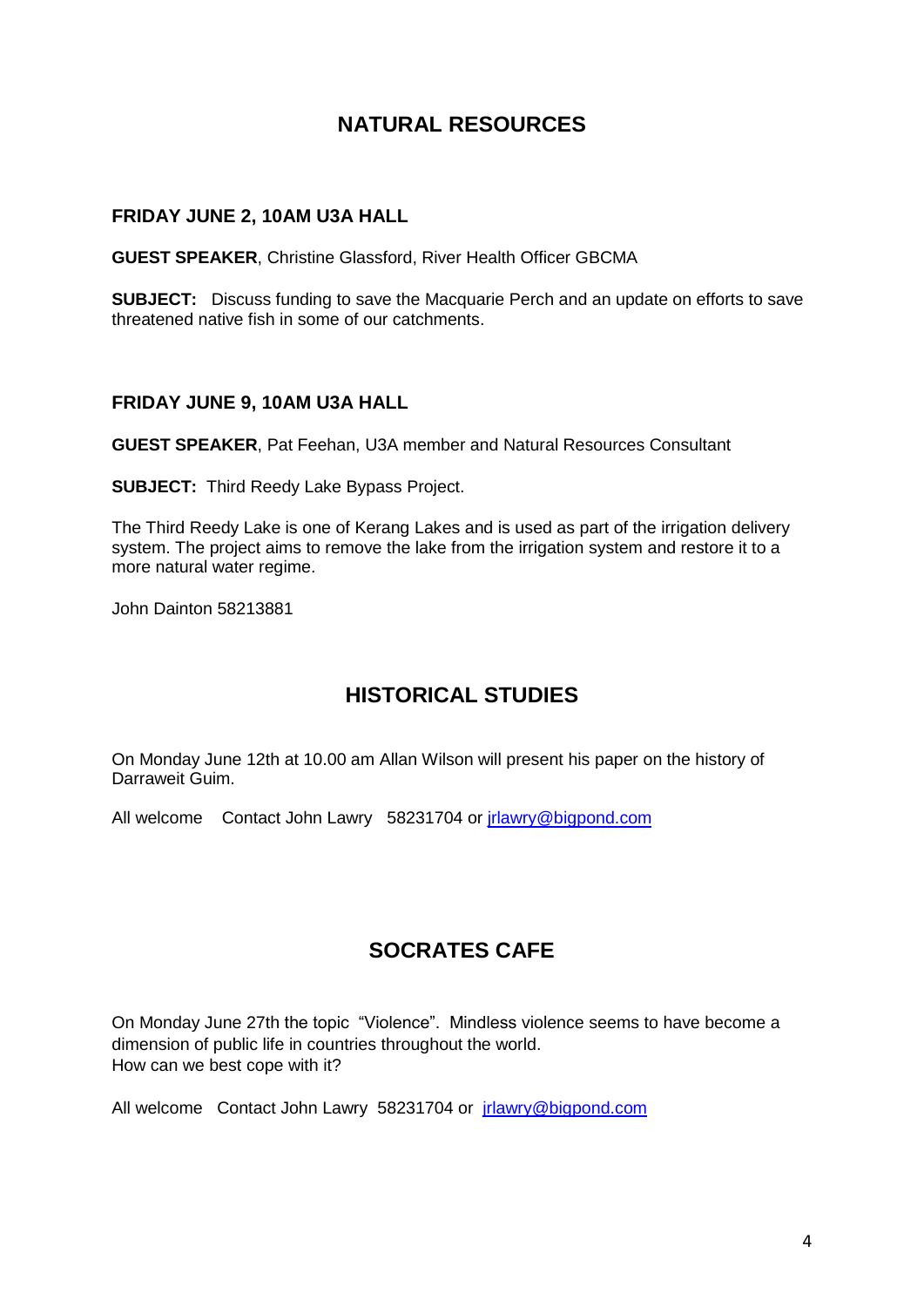## **SCIENCE MATTERS**

#### **MONDAY JUNE 19, 1.30pm**

In June we will explore the structure of **DNA** and use this knowledge to explain how cancer occurs in the body. This will be based on a chapter from the book "*The Society of Genes*". It will be a bit technical in the DNA part, but once that is over the cancer bit will be easy to understand. The cells of our body replace themselves from time to time and in doing so sometimes make a copying mistake. Some of those mistakes can lead to new cells that don't have the normal controls to stop the new cell at a single replacement, so they keep growing. That is cancer. This is not a talk about the medicine of treating cancer.

In May we had a lively talk from Harry Lee about some common medical myths, on matters such as diets, screening for cancers and the value or otherwise of vitamins. The photo shows Harry making a salient point on diets.



# **WRITING4PLEASURE:**

They say that everyone has a story to tell and I'm sure this is true. Not only one story, but many. If you would like to write yours, come along to our group. You will be made most welcome. We meet on the third Thursday of the month, 1pm to 3.30.

Next month's topics are; If you could choose, in what era of history would you have liked to live and why or; "the wait was worth every minute."

Mary Heneghan. 58316997.

The following is a poem written by **LYNDA COR**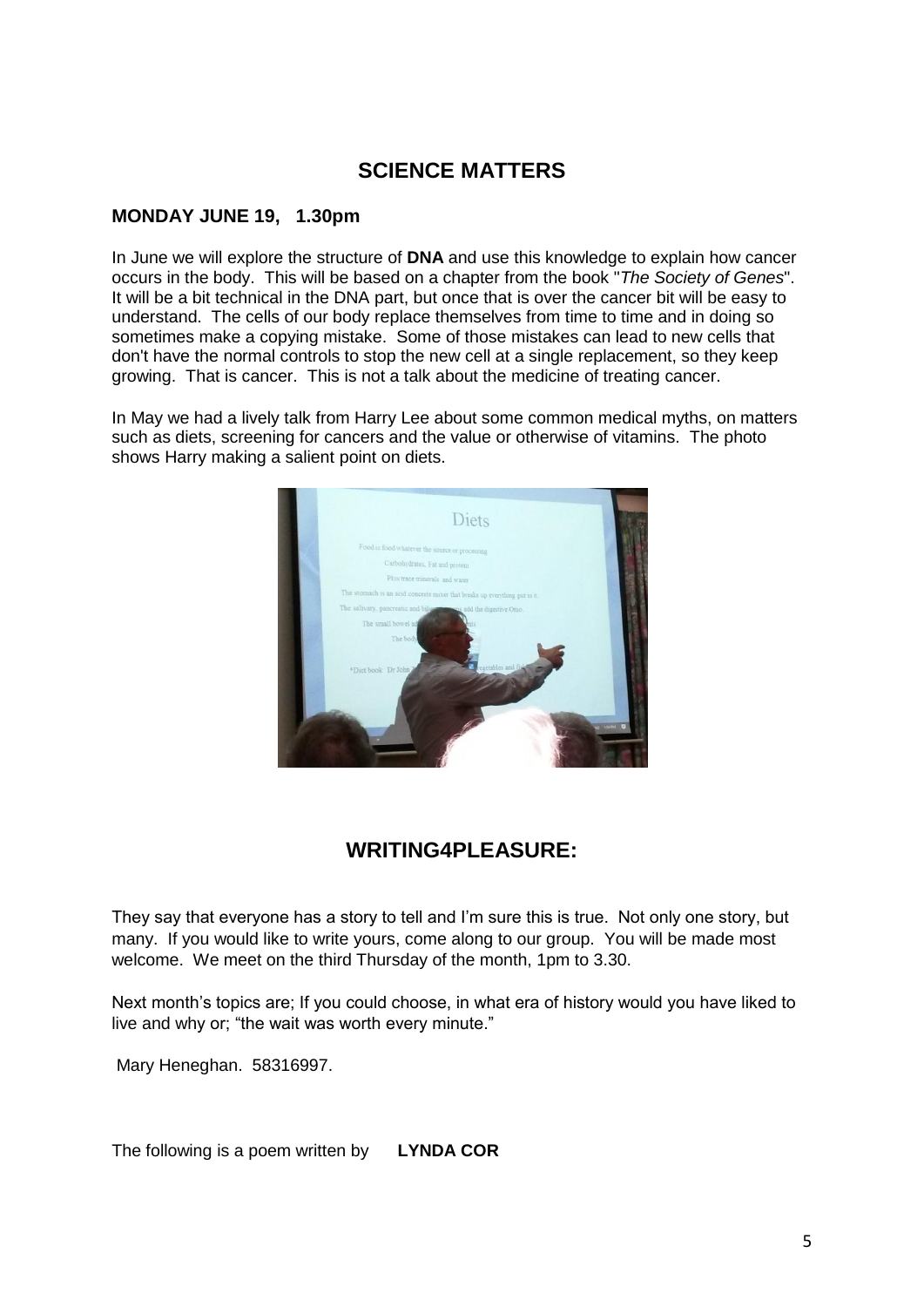#### **A FINE ROMANCE.** *Daylight's gone, The moon is hung, Come on brothers, Let's sing our song.*

The local she cat's in full bloom And one of us will have her soon. There are two of us so we'll have to fight, We don't care if it takes all night!.

Two cats crouched on a high brick wall Steadfastly set up their squall, In anguished tones they rent the air, Each would have his lady fair.

Throughout the night they hissed and spat While their alley queen just smugly sat. Her stomach full of garbage dinner, She serenely waited for the winner,

Hours passed. The howls were long, In feline harmony they screeched their song, Then the black cat moved and the fight began In earnest. The tabby had the upper hand.

> Bristling fur, outstretched claws, Jagged teeth, lashing paws, Up and down the wall they fought, But sadly was the battle short.

A window opened, buckets clashed, Our fearless pussies soon were splashed, Drenched with water head and tailed, Slunk away, mission failed.

Meanwhile Giles, a pedigreed prize, The vicar's cat and small in size Made use of opportunity And here doth end this little ditty.

For while the fighters dried their fur, Giles stepped in and quenched his ardour. Thus when the assailants did return, Their romance antics she did spurn.

Nine weeks later, early one morn The alley cats elegant litter was born. Which proves that if you don't make fuss, You have a chance to get your puss.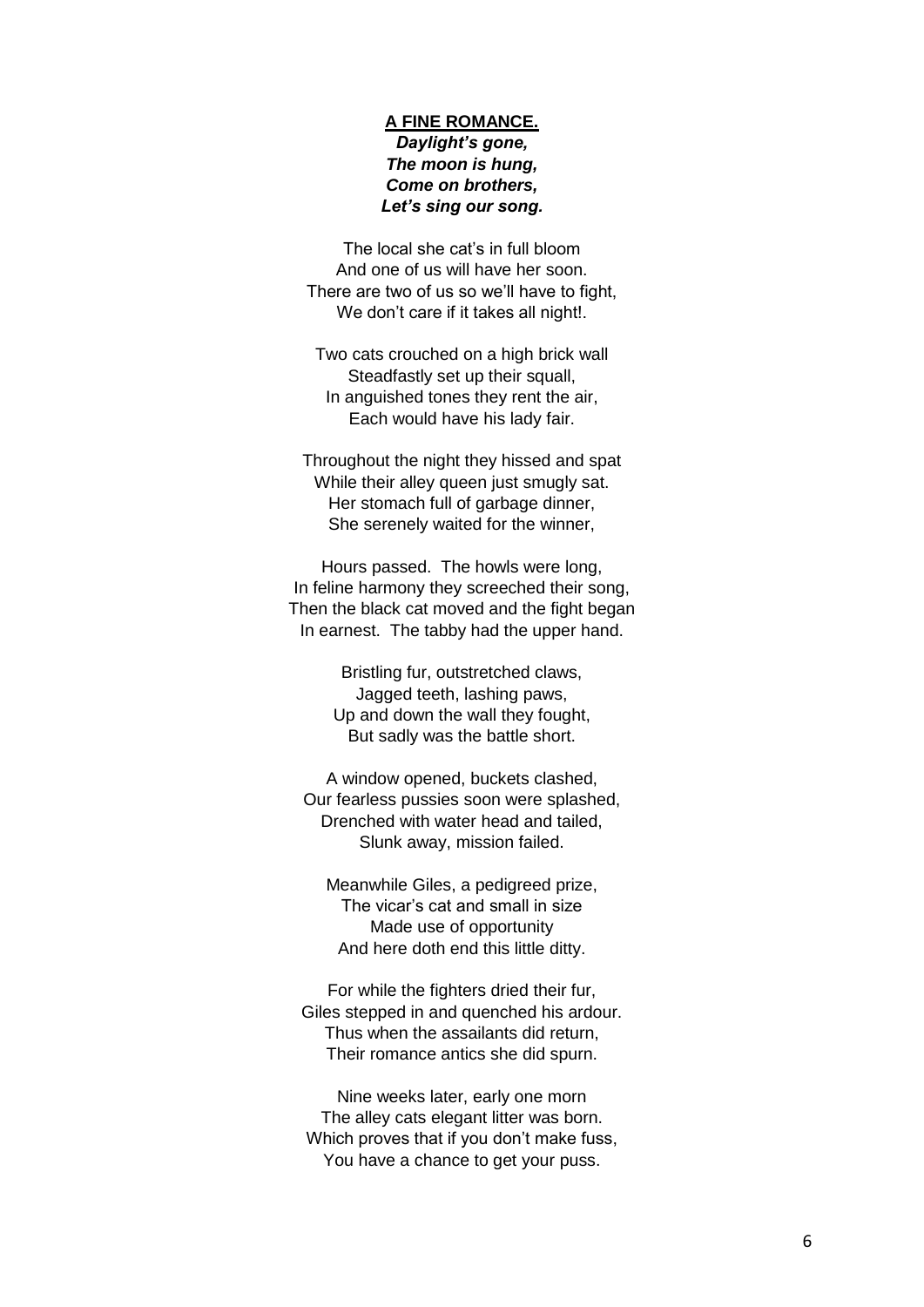# **iPAD CLASSES**

Our classes have been running smoothly since March with an average weekly attendance of about 7 - some weeks more , some weeks less. Unfortunately a couple of our beginners suffered some health issues and were unable to continue. New people are always welcome.

There is only 2 more weeks to go before the usual winter recess, finishing on May 26th. At this stage, classes will resume on Friday September 1st, 1.30pm for Basics and 2.30 to 3.30pm for more advanced users group. If there is any change to this there will be a notice in the August Newsletter.

Carmel Naughton.

# **OUR 9 DAY TASTE OF TASMANIA TOUR 2017**

On Wednesday 5th of April twenty-three U3A members left Shepparton with Ford's Coach Travel, making their way to Station Pier to board the Spirit of Tasmania 1 at 5pm. Departing at 7.30 pm, all had twin berth cabins, both with lower beds. Overnight bags were taken to the cabins with the heavy luggage remaining on the coach.

We arrived at Devonport at 6am after purchasing a light breakfast on board. After disembarking we made our way to Sheffield, a tourist town known for its many murals. Sheffield sits in the shadow of Mt Roland and the Western Tiers. After morning tea we continued on through Elizabeth Town and then to Deloraine, arriving on the outskirts of Launceston. There we visited Entally House, one of Tasmania's most historical trust houses. We finished the day with a visit to Cataract Gorge and a ride on the chair lift.

On Day 3, Friday, we made our way south to Longford to visit Woolmer's Estate and then on to Ross. This is one of Tasmania's finest heritage villages where we admired the convict built bridge. We then travelled back through Campbell Town and over to the east coast to Scamander, via Fingall, for the night.

On Day 4 we continued down the east coast to Hobart, where we bought lunch and had time to browse the Salamanca market, which has around 300 stalls that are set up by artists and crafts people. In the afternoon we enjoyed a drive up Mt Nelson.

On Day 5 most of our group travelled via Eaglehawk Neck to Port Arthur, while some of the ladies stayed in Hobart to visit the renowned Mona Museum of Old and New Art, which they enjoyed.

Our Port Arthur group enjoyed a cruise on the harbour and being taken back with the stories of the early days of the penal settlement. This was the only day on our trip where we had some rain to contend with.

On Day 6 we travelled to Queenstown, stopping on the way at Russell Falls in Mt Field national park. We then went on past Tarraleah power station to Derwent Bridge, where we stopped to view the wall in the wilderness. This wall is a work in progress that when completed will measure 100 metres of brilliant art work. From there we travelled to Lake St Clair, Australia's deepest natural freshwater lake. Then on to Queenstown past the Gormanston football ground, which has been upgraded with a layer of sand over the rock.